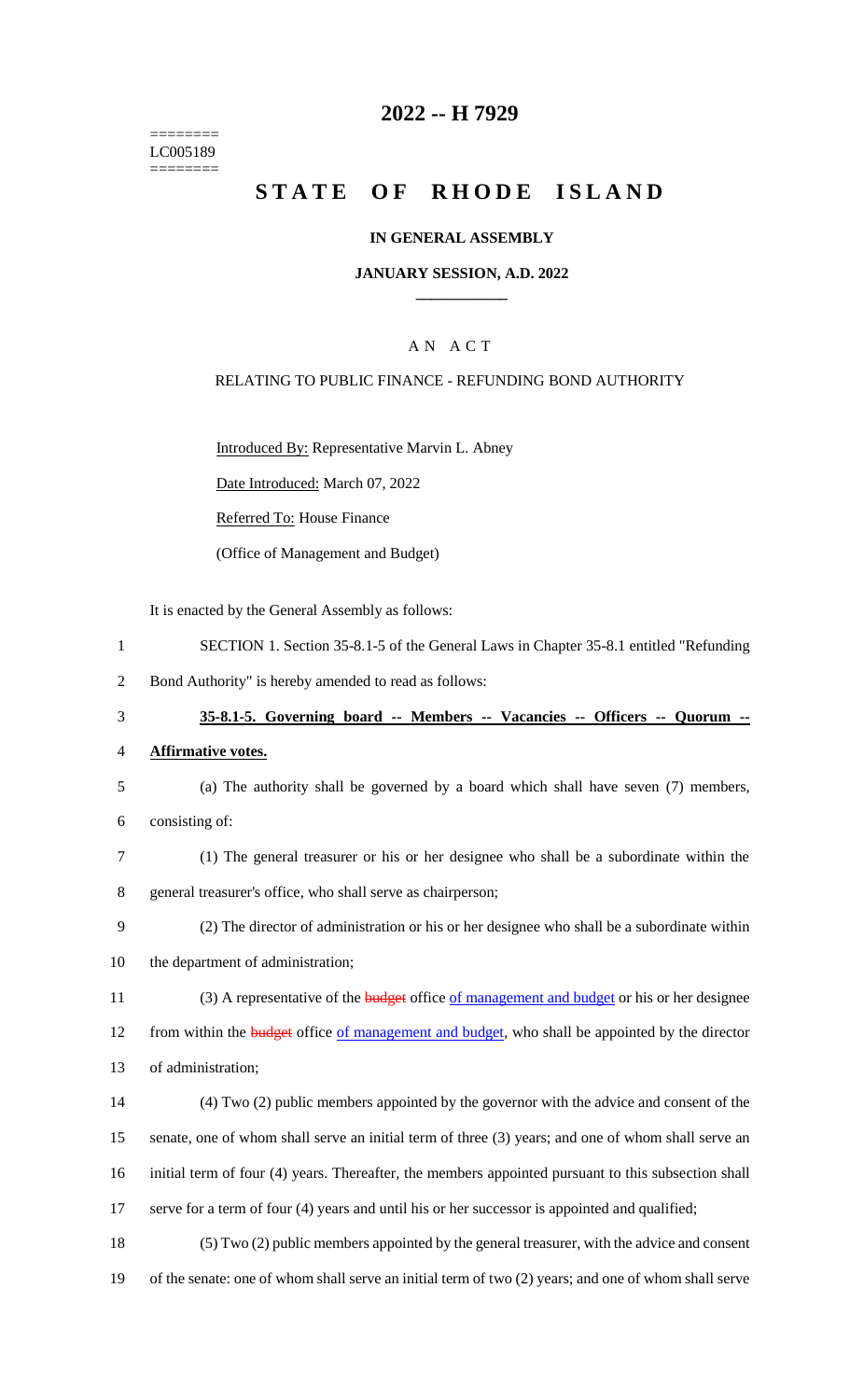an initial term of one year. Thereafter, the members appointed pursuant to this subsection shall serve for a term of four (4) years and until his or her successor is appointed and qualified; and

 (6) The gubernatorial and general treasurer appointees shall be persons qualified by training and experience in the fields of finance or banking. No one shall be eligible for appointment unless he or she is a resident of this state. Any member of the general public that was appointed by the governor prior to the effective date of this act [July 4, 2006] shall continue to serve until such time as a successor is appointed and qualified.

 Public members of the authority shall be removable by the chair for cause only, and removal solely for partisan or personal reasons unrelated to capacity or fitness for the office shall be unlawful.

 Newly appointed and qualified public members shall, within six (6) months of their appointment, attend a training course that shall be developed and provided by the office of the general treasurer and shall include instruction in the following areas: the provisions of chapters 35- 8.1, 42-46, 36-14 and 38-2 of the Rhode Island general laws; and the authority's rules and regulations. The director of the department of administration shall, within ninety (90) days of the effective date of this act [July 4, 2006], prepare and disseminate training materials relating to the provisions of chapters 42-46, 36-14 and 38-2.

 (b) In the event of vacancy occurring in the public membership, the appointing authority shall appoint a public member for the unexpired term. Any public member of the board shall be eligible for reappointment. No one shall be eligible for appointment unless he or she is a resident of this state.

 (c) Each member of the board, before entering upon any duties, shall swear or solemnly affirm to administer the duties of office faithfully and impartially, and that oath or affirmation shall be filed in the office of the secretary of state.

 (d) The board shall elect one of their number to serve as both secretary and treasurer. Four (4) members of the board shall constitute a quorum and the affirmative vote of four (4) members shall be necessary for any action taken by the authority. No vacancy in the membership of the board shall impair the right of a quorum to exercise all the rights and perform all the duties of the board. SECTION 2. Section 36-8-4 of the General Laws in Chapter 36-8 entitled "Retirement

System - Administration" is hereby amended to read as follows:

### **36-8-4. Composition of retirement board.**

 (a) There is hereby authorized, created and established in the office of the general treasurer an independent retirement board which shall hold and administer, in trust, the funds of the retirement system in accordance with the provisions of chapters 8 -- 10 of this title and shall perform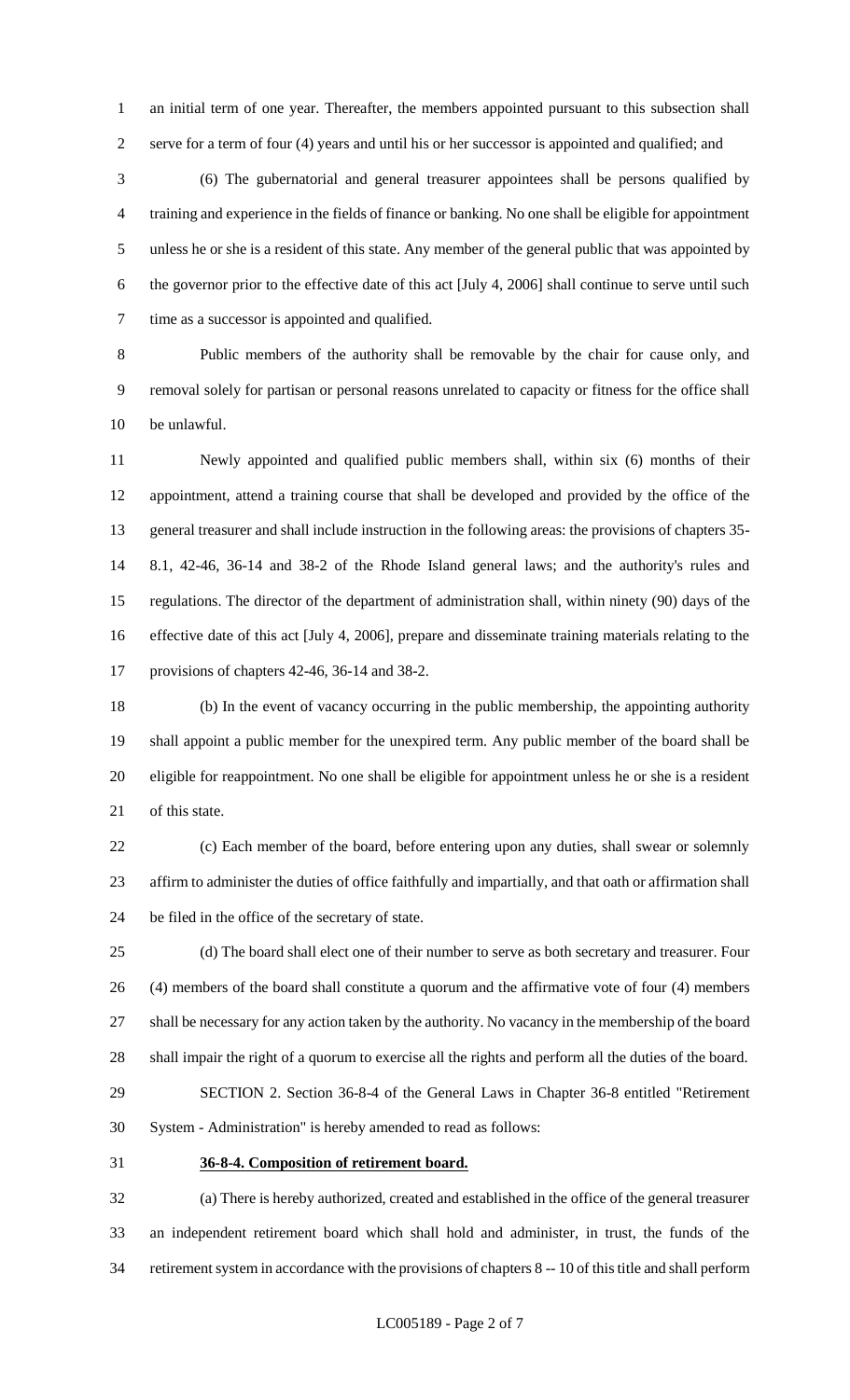such functions as authorized by law. The membership of the retirement board shall consist of: the general treasurer or his or her designee who shall be a subordinate within the general treasurer's office; the director of administration or his or her designee who shall be a subordinate within the 4 department of administration; a representative of the budget office of management and budget or 5 his or her designee from within the **budget** office of management and budget, who shall be appointed by the director of administration; the president of the league of cities and towns or his or her designee; two (2) active state employee members of the retirement system or officials from state employee unions to be elected by active state employees; two (2) active teacher members of the retirement system or officials from a teachers union to be elected by active teachers; one active municipal employee member of the retirement system or an official from a municipal employees union to be elected by active municipal employees; two (2) retired members of the retirement system to be elected by retired members of the system; and four (4) public members, all of whom shall be competent by training or experience in the field of finance, accounting or pensions; two (2) of the public members shall be appointed by the governor, one of whom shall serve an initial term of three (3) years and one of whom shall serve an initial term of four (4) years and until his or her successor is appointed and qualified; and two (2) of the public members shall be appointed by the general treasurer, one of whom shall serve an initial term of three (3) years and one of whom shall serve an initial term of four (4) years and until his or her successor is appointed and qualified. Thereafter, the term of these four (4) public members shall be for four (4) years or until their successors are appointed and qualified. Meetings shall be open to the public in accordance with the provisions of chapter 42-46 of the general laws. Any member of the general public who was appointed by the governor prior to July 4, 2006 shall continue to serve until such time as a successor is appointed and qualified. Any member who was elected prior to July 4, 2006 shall serve for the remainder of his or her elected term.

 (b) Meetings shall be held at such place as may be designated in the call of the meeting, provided at no cost to the state, at least monthly at the call of the chair.

 (c) The elected members of the retirement board shall be seated by the following procedure: (1) Each candidate for a position on the board must have one hundred (100) signatures of members of their respective group.

 (2) The term of office for elected members shall be for four (4) years, and election of their successors shall be given by the board prior to the expiration of the terms of the incumbent elected members.

 (3) By petition for recall of twenty percent (20%) of the respective membership of the various groups a new election shall be ordered by the retirement board.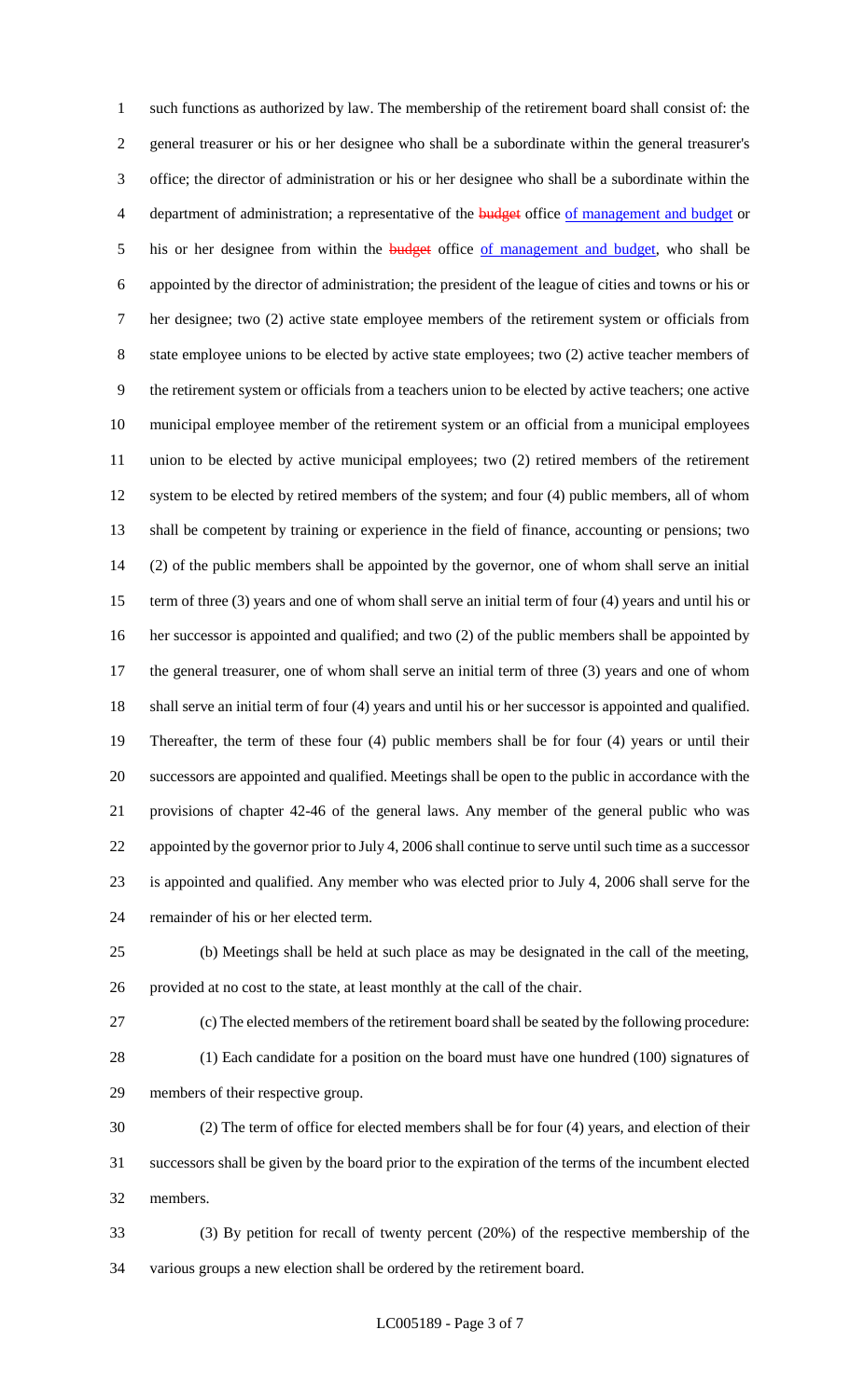(d) All gubernatorial and general treasurer appointments made under this section after July 4, 2006 shall be subject to the advice and consent of the senate. No one shall be eligible for appointment unless he or she is a resident of this state.

 (e) Public members of the board shall be removable by the chair for cause only, and removal solely for partisan or personal reasons unrelated to capacity or fitness for the office shall be unlawful.

 (f) Newly appointed and qualified public members shall, within six (6) months of their appointment, attend a training course that shall be developed and provided by the office of the general treasurer and shall include instruction in the following areas: the provisions of chapters 42- 46, 36-14 and 38-2 of the Rhode Island general laws, the retirement statutes; and the board's rules and regulations. The director of the department of administration shall, within ninety (90) days of July 4, 2006 prepare and disseminate training materials relating to the provisions of chapters 42- 46, 36-14 and 38-2.

# SECTION 3. Section 36-12.1-7 of the General Laws in Chapter 36-12.1 entitled "Retiree Health Care Trust Fund" is hereby amended to read as follows:

### **36-12.1-7. Composition of the OPEB board.**

17 The OPEB Board shall consist of the State Controller, the State Budget Officer Director of

18 the Office of Management and Budget, the State Personnel Administrator and the General

- Treasurer, or their designees.
- SECTION 4. Section 37-2-79 of the General Laws in Chapter 37-2 entitled "State Purchases" is hereby amended to read as follows:
- 

# **37-2-79. Establishment of the Rhode Island Strategic Purchasing Advisory Commission.**

 In order to provide a means of collaboration between the state, cities/towns and school committees a permanent advisory commission is established named the "Rhode Island Strategic Purchasing Advisory Commission." This Advisory Commission will consist of nine (9) members including: (1) the state purchasing agent or his or her designee, who will serve as chair, (2) a designee of the board of regents of the Rhode Island department of elementary and secondary education, (3) a designee of the board of governors of higher education, (4) a designee of the Rhode Island School Committees Association, (5) a designee of the Rhode Island League of Cities and Towns, (6) a designee of the Association of School Business Officials, (7) a designee of the Rhode Island Municipal Purchasing Agents Association, (8) a designee of the Rhode Island economic 33 development corporation and, (9) a designee of the state budget officer director of the office of management and budget.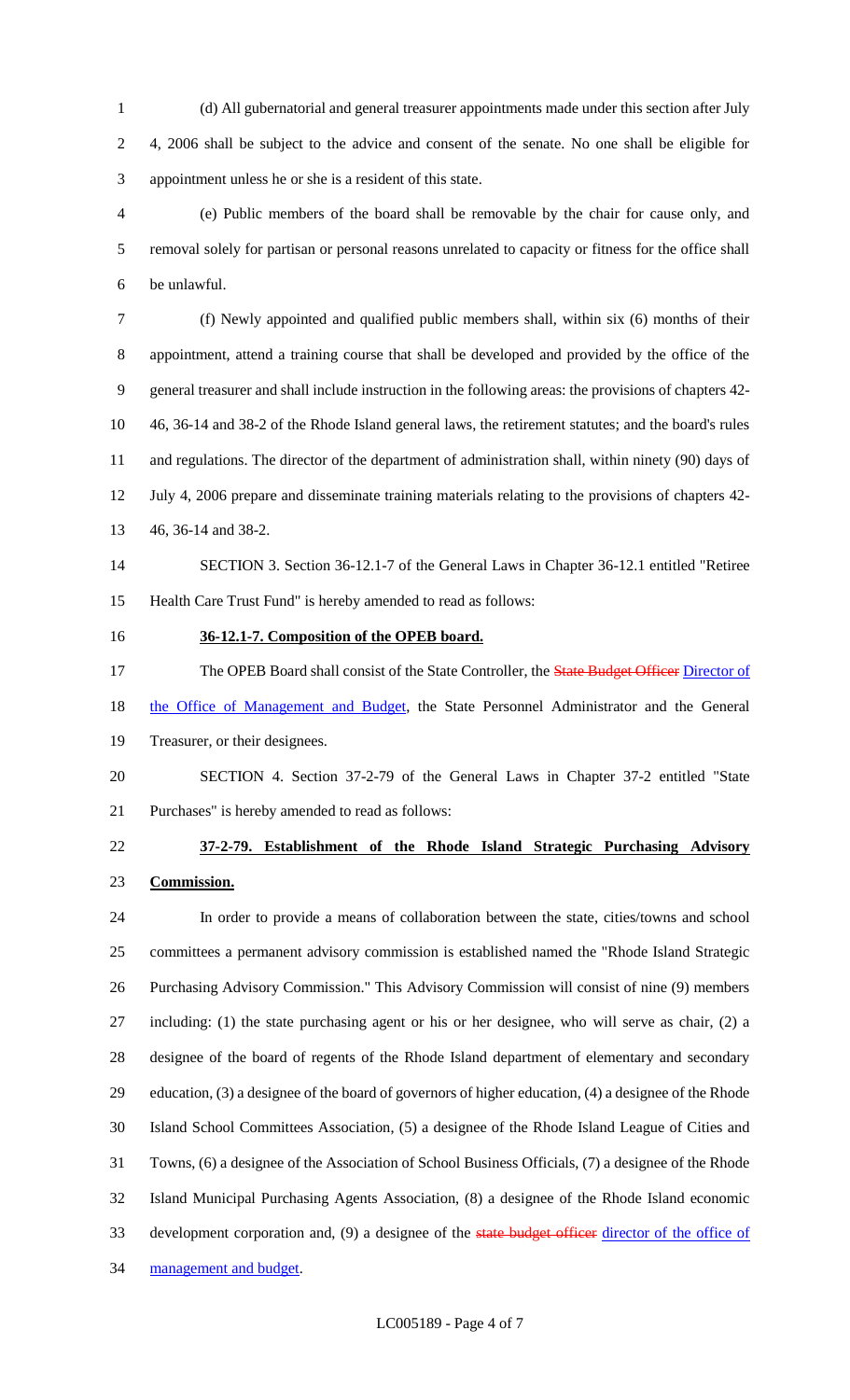SECTION 5. Section 42-133-6 of the General Laws in Chapter 42-133 entitled "Tobacco

Settlement Financing Corporation Act" is hereby amended to read as follows:

### **42-133-6. Board and officers.**

 (a)(1) The powers of the corporation shall be vested in a board consisting of five (5) members, which shall constitute the governing body of the corporation, and which shall be comprised as follows: the state budget officer director of the office of management and budget, or 7 designee, who shall serve as chairperson; the general treasurer, or designee; the director of revenue, or designee; and two (2) members of the general public appointed by the governor with the advice and consent of the senate. Each public member shall serve for a term of four (4) years, except that any member appointed to fill a vacancy shall serve only until the expiration of the unexpired term of the member's predecessor in office. Each public member shall continue to hold office until a successor has been appointed. Members shall be eligible for reappointment. No person shall be eligible for appointment unless the person is a resident of the state. Each member, before entering upon the duties of the office of member, shall swear or solemnly affirm to administer the duties of office faithfully and impartially, and the oath or affirmation shall be filed in the office of the secretary of state.

(2) [Deleted by P.L. 2018, ch. 47, art. 3, § 11].

 (3) Newly appointed and qualified public members shall, within six (6) months of their qualification or designation, attend a training course that shall be developed with board approval and conducted by the chair of the board and shall include instruction in the subject area of chapters 46 of this title, 133 of this title, 14 of title 36, and 2 of title 38; and the board's rules and regulations. The director of the department of administration shall, within ninety (90) days of July 9, 2005, prepare and disseminate training materials relating to the provisions of chapters 46 of this title, 14 of title 36 and 2 of title 38.

(b) Members shall receive no compensation for the performance of their duties.

 (c) Three (3) members shall constitute a quorum, and any action to be taken by the corporation under the provisions of this chapter may be authorized by resolution approved by a majority of the members present and voting at any regular or special meeting at which a quorum is present.

(d) The board shall appoint a secretary and additional officers as it shall deem appropriate.

 (e) Any action taken by the corporation under the provisions of this chapter may be authorized by vote at any regular or special meeting, and the vote shall take effect immediately.

 (f) Any action required by this chapter to be taken at a meeting of the board shall comply with chapter 46 of this title, entitled "Open Meetings."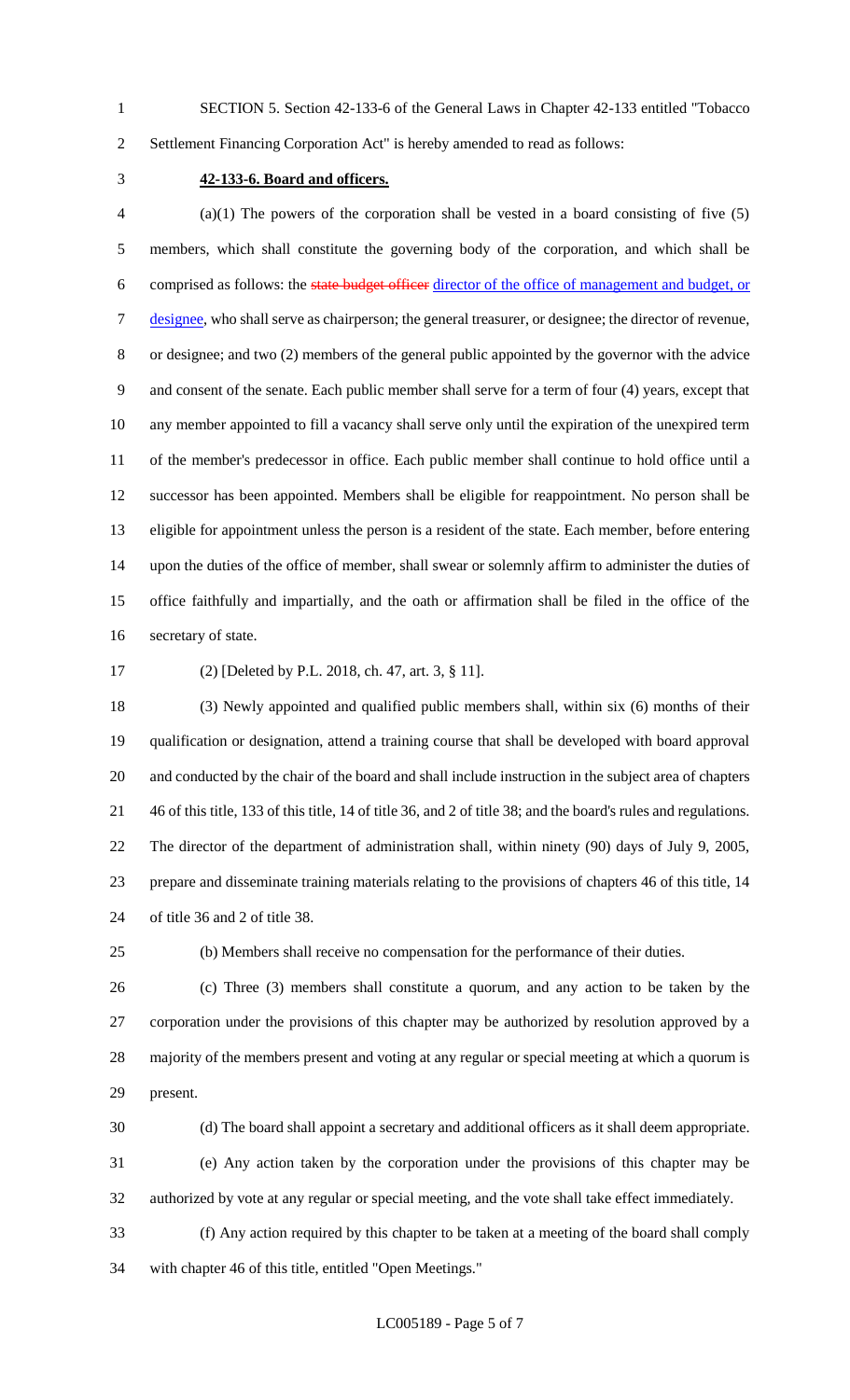(g) To the extent that administrative assistance is needed for the functions and operations of the board, the corporation may by contract or agreement obtain this assistance from the director of administration, the attorney general, and any successor officer at such cost to the corporation as shall be established by the contract or agreement. The board, however, shall remain responsible for, and provide oversight of, proper implementation of this chapter.

 (h) Members of the board and persons acting on the corporation's behalf, while acting within the scope of their employment or agency, are not subject to personal liability resulting from carrying out the powers and duties conferred on them under this chapter.

 (i) The state shall indemnify and hold harmless every past, present, or future board member, officer or employee of the corporation who is made a party to or is required to testify in any action, investigation, or other proceeding in connection with or arising out of the performance or alleged lack of performance of that person's duties on behalf of the corporation. These persons shall be indemnified and held harmless, whether they are sued individually or in their capacities as board members, officers or employees of the corporation, for all expenses, legal fees, and/or costs incurred by them during or resulting from the proceedings, and for any award or judgment arising out of their service to the corporation that is not paid by the corporation and is sought to be enforced against a person individually, as expenses, legal fees, costs, awards, or judgments occur; provided, that neither the state nor the corporation shall indemnify any member, officer, or employee:

 (1) For acts or omissions not in good faith or that involve intentional misconduct or a knowing violation of law;

(2) For any transaction from which the member derived an improper personal benefit; or

22 (3) For any malicious act.

 (j) Public members of the board shall be removable by the governor, pursuant to the provisions of § 36-1-7, for cause only, and removal solely for partisan or personal reasons unrelated to capacity or fitness for the office shall be unlawful.

SECTION 6. This act shall take effect upon passage.

### ======== LC005189 ========